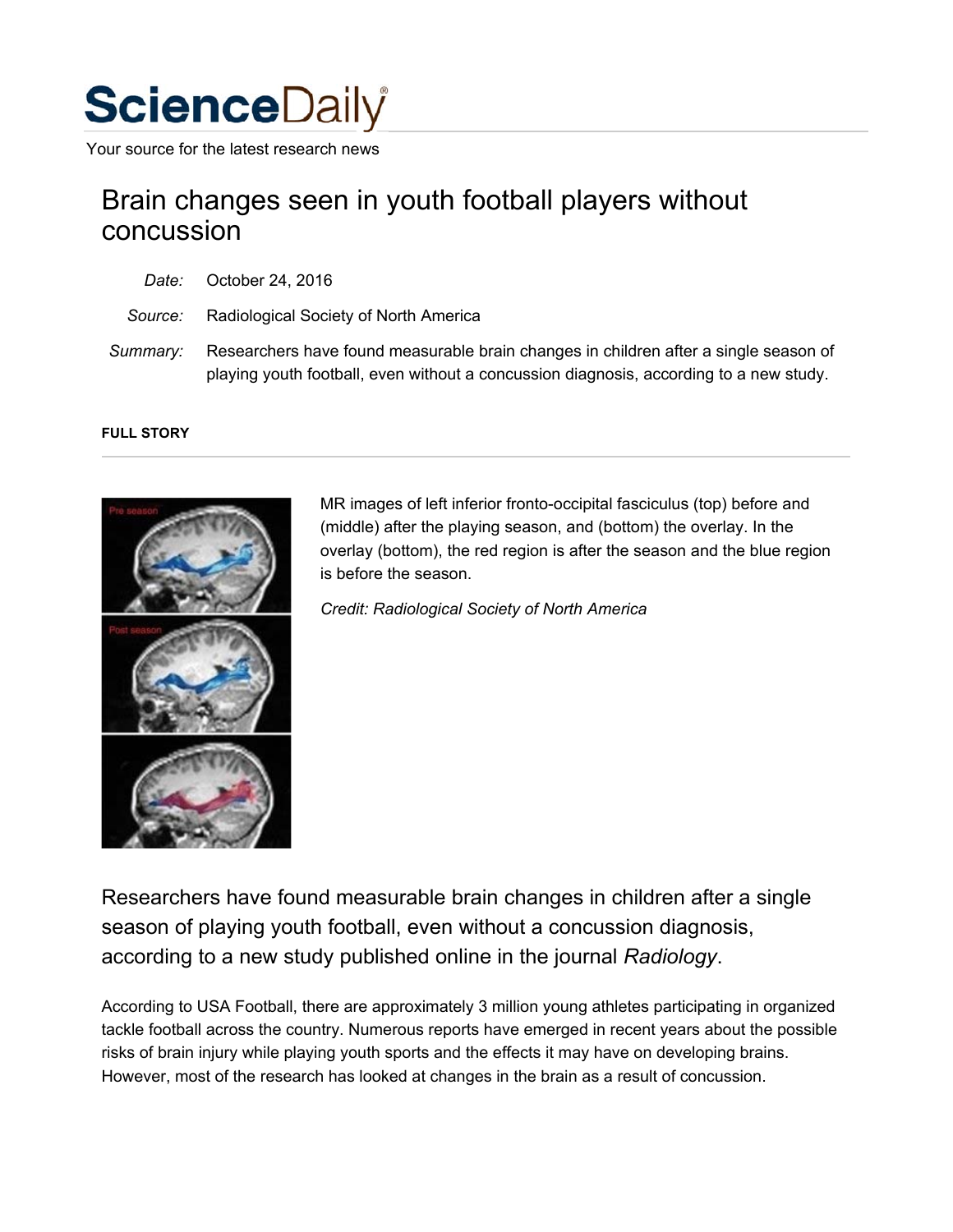"Most investigators believe that concussions are bad for the brain, but what about the hundreds of head impacts during a season of football that don't lead to a clinically diagnosed concussion? We wanted to see if cumulative sub-concussive head impacts have any effects on the developing brain," said the study's lead author, Christopher T. Whitlow, M.D., Ph.D., M.H.A., associate professor and chief of neuroradiology at Wake Forest School of Medicine in Winston-Salem, N.C.

The research team studied 25 male youth football players between the ages of 8 and 13. Head impact data were recorded using the Head Impact Telemetry System (HITs), which has been used in other studies of high school and collegiate football to assess the frequency and severity of helmet impacts. In this study, HITs data were analyzed to determine the risk weighted cumulative exposure associated with a single season of play.

The study participants underwent pre- and post-season evaluation with multimodal neuroimaging, including diffusion tensor imaging (DTI) of the brain. DTI is an advanced MRI technique, which identifies microstructural changes in the brain's white matter. In addition, all games and practices were video recorded and reviewed to confirm the accuracy of the impacts.

The brain's white matter is composed of millions of nerve fibers called axons that act like communication cables connecting various regions of the brain. Diffusion tensor imaging produces a measurement, called fractional anisotropy (FA), of the movement of water molecules in the brain and along axons. In healthy white matter, the direction of water movement is fairly uniform and measures high in FA. When water movement is more random, FA values decrease, which has been associated with brain abnormalities in some studies.

The results showed a significant relationship between head impacts and decreased FA in specific white matter tracts and tract terminals, where white and gray matters meet.

"We found that these young players who experienced more cumulative head impact exposure had more changes in brain white matter, specifically decreased FA, in specific parts of the brain," Dr. Whitlow said. "These decreases in FA caught our attention, because similar changes in FA have been reported in the setting of mild TBI."

It is important to note that none of the players had any signs or symptoms of concussion.

"We do not know if there are important functional changes related to these findings, or if these effects will be associated with any negative long-term outcomes," Dr. Whitlow said. "Football is a physical sport, and players may have many physical changes after a season of play that completely resolve. These changes in the brain may also simply resolve with little consequence. However, more research is needed to understand the meaning of these changes to the long-term health of our youngest athletes."

## **Story Source:**

Materials provided by **Radiological Society of North America**. *Note: Content may be edited for style and length.*

## **Journal Reference**: